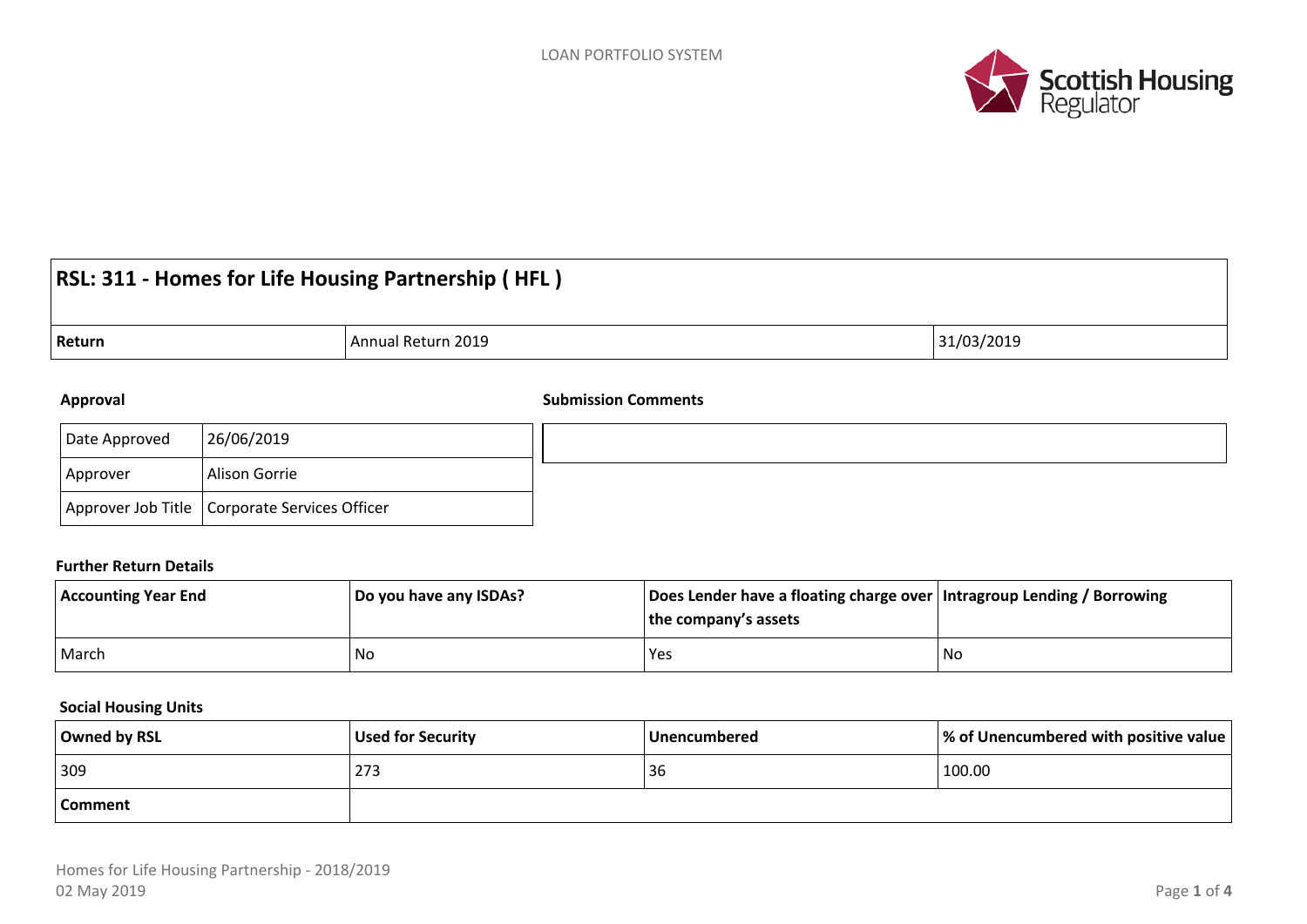

**Total for Live Facilities**

| Total Facility (£'000s) | <b>Facility Outstanding (£'000s)</b> | <b>Facility Undrawn (£'000s)</b> |  |
|-------------------------|--------------------------------------|----------------------------------|--|
| 4,020.8                 | 1,394.3                              | 10.0                             |  |

## **1 Facility Detail 1**

| Facility<br><b>Number</b> | Lender                            | <b>Status</b> | <sup> </sup> Facility<br>Total £'000s | <b>Start Date</b> | End<br>Date               | Amount<br><b>Undrawn</b> | Amount<br>Outstanding | Undrawn<br><b>Facility For</b> | <b>Details</b> | Committed? | <b>Next</b><br>5 Yrs? | <b>Multi</b><br>Lender |
|---------------------------|-----------------------------------|---------------|---------------------------------------|-------------------|---------------------------|--------------------------|-----------------------|--------------------------------|----------------|------------|-----------------------|------------------------|
| HFLNBS001                 | Nationwide<br>Building<br>Society | Live          | 4,020.8                               |                   | 28/03/2008 01/04/2023 0.0 |                          | 1,394.3               |                                |                |            |                       | No                     |

| Chargeholder     | t/a DBS<br><b>NRS</b> |
|------------------|-----------------------|
| Security Trustee | <b>No</b>             |

#### **Facility Fees**

|                         |              | <b>Details</b>                      | <b>Additional Lenders</b> |
|-------------------------|--------------|-------------------------------------|---------------------------|
| <b>Arrangement Fees</b> | $\mathsf{N}$ |                                     |                           |
| Non-Utilisation Fees N  |              |                                     |                           |
| Other Fees              |              | Legal and valuation fees of lender. |                           |

#### **Facility Comments**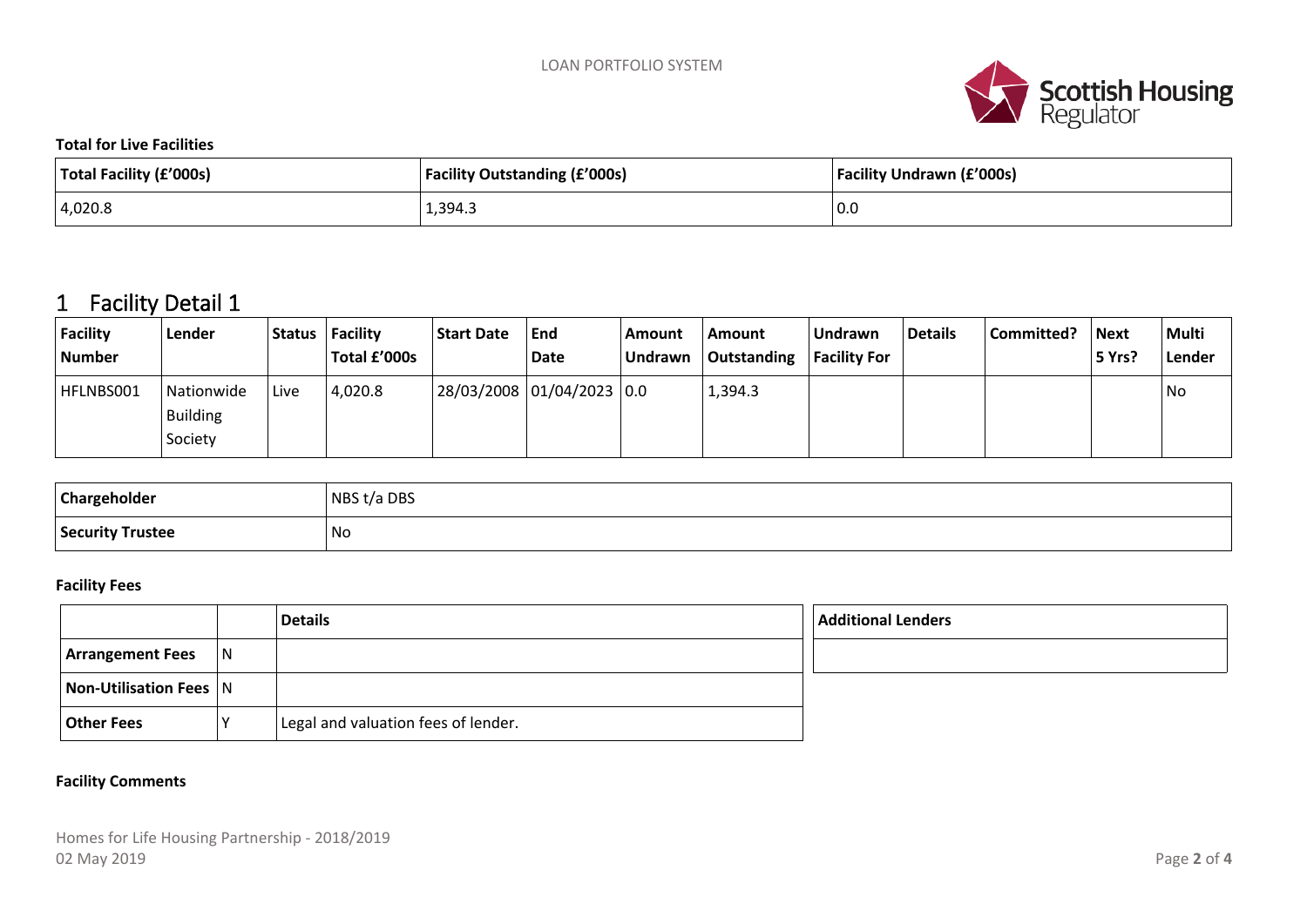

#### **1.1.1 Loan Details 1**

| <b>Ref No</b> |      | Status   Start Date               | Type | Amount $O/standing$ | <b>Repayment Terms   Terms of Loan</b> |     | <b>Purpose</b> | <b>Details</b> | <b>Ref Rate</b>   | <b>Margi</b> |
|---------------|------|-----------------------------------|------|---------------------|----------------------------------------|-----|----------------|----------------|-------------------|--------------|
|               |      |                                   |      |                     |                                        |     |                |                |                   | $n / All-$   |
|               |      |                                   |      |                     |                                        |     |                |                |                   | in           |
|               |      |                                   |      |                     |                                        |     |                |                |                   | Rate         |
| NBSFIXEDO     | Live | 28/03/2008   Fixed Rate   4,020.8 |      | 1,394.3             | <b>Fully Amortising</b>                | Yes | Affordable     |                | <b>Fixed Rate</b> | 5.5050       |
| 01            |      |                                   | Loan |                     |                                        |     | <b>Housing</b> |                | Percentage        |              |
|               |      |                                   |      |                     |                                        |     | Development    |                |                   |              |

#### **1.1.2 Additional Loan and Security Detail**

| Loan Ref No | <b>First Capital</b><br>Repayment | <b>Final Capital</b><br>Payment | Int is being | l First<br>Interest<br>Payment | <b>Deal</b><br><b>Expires</b> | <b>Forward</b><br><b>Fixes</b> | Security from<br>Social Housing % Security | <b>Social Housing</b><br>Value £'000s | <i><b>Basis</b></i>        | Date of<br>Valuation | Coven<br>ants |
|-------------|-----------------------------------|---------------------------------|--------------|--------------------------------|-------------------------------|--------------------------------|--------------------------------------------|---------------------------------------|----------------------------|----------------------|---------------|
| NBSFIXED001 | 31/05/2008                        | 01/04/2023                      | Paid         | 31/05/2008                     |                               |                                | 100.00                                     | 6,921.0                               | EUV-SH<br>without<br>sales | 24/09/2004   Yes     |               |

#### **Loan Fees**

|                  |    | <b>Details</b> |
|------------------|----|----------------|
| Arrangement Fees | ., |                |